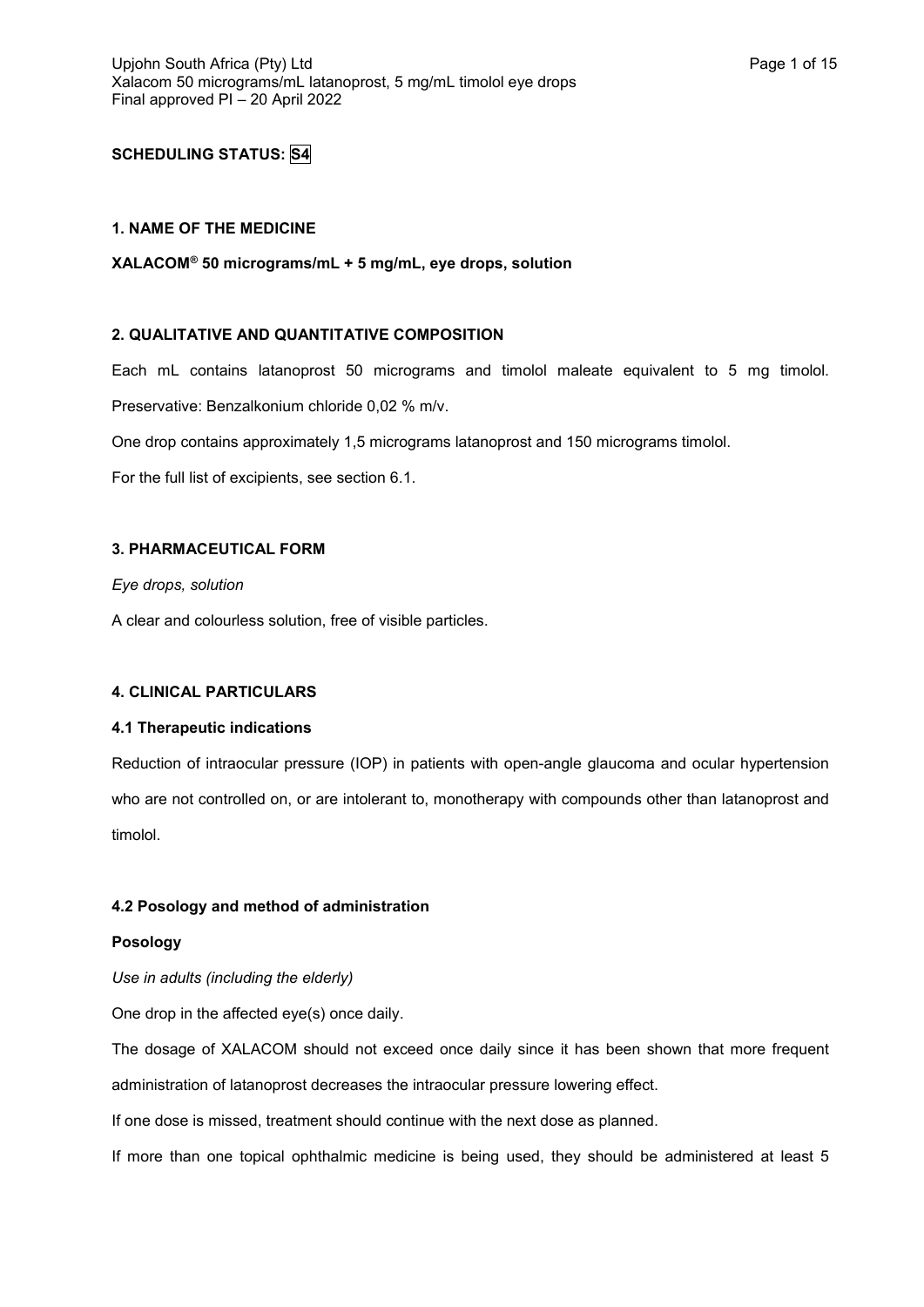### minutes apart.

When using nasolacrimal occlusion or closing the eyelids for 2 minutes, the systemic absorption is reduced.

### **Paediatric population**

Safety and effectiveness in children have not been established.

### **Method of administration**

For ophthalmic use.

The tamper evident overcap should be removed before use.

### **4.3 Contraindications**

- Known hypersensitivity to latanoprost, timolol maleate or to any of the excipients of XALACOM (listed in section 6.1).
- Bronchial asthma or a history of bronchial asthma, chronic obstructive pulmonary disease (COPD).
- Sinus bradycardia, sick sinus syndrome, sino-atrial block, second- or third-degree atrioventricular block not controlled with pacemaker, cardiac failure or cardiogenic shock.
- Active herpes simplex keratitis or recurrent herpetic keratitis specifically associated with prostaglandin analogues (see section 4.4).

# **4.4 Special warnings and precautions for use**

### *Latanoprost*

# *Iris pigmentation changes*

Latanoprost may gradually increase the brown pigment of the iris. The eye colour change is due to increased melanin content in the stromal melanocytes of the iris, rather than to an increase in the number of melanocytes. Typically, the brown pigmentation around the pupil spreads concentrically towards the periphery of the iris and the entire iris or parts of the iris become more brownish. The change in iris colour is mild in the majority of cases and may not be detected clinically. The increase in iris pigmentation in one or both eyes has been documented predominantly in patients who have mixed colour irides that contain the colour brown at baseline. Neither nevi nor freckles of the iris have been affected by treatment. No accumulation of pigment in the trabecular meshwork or elsewhere in the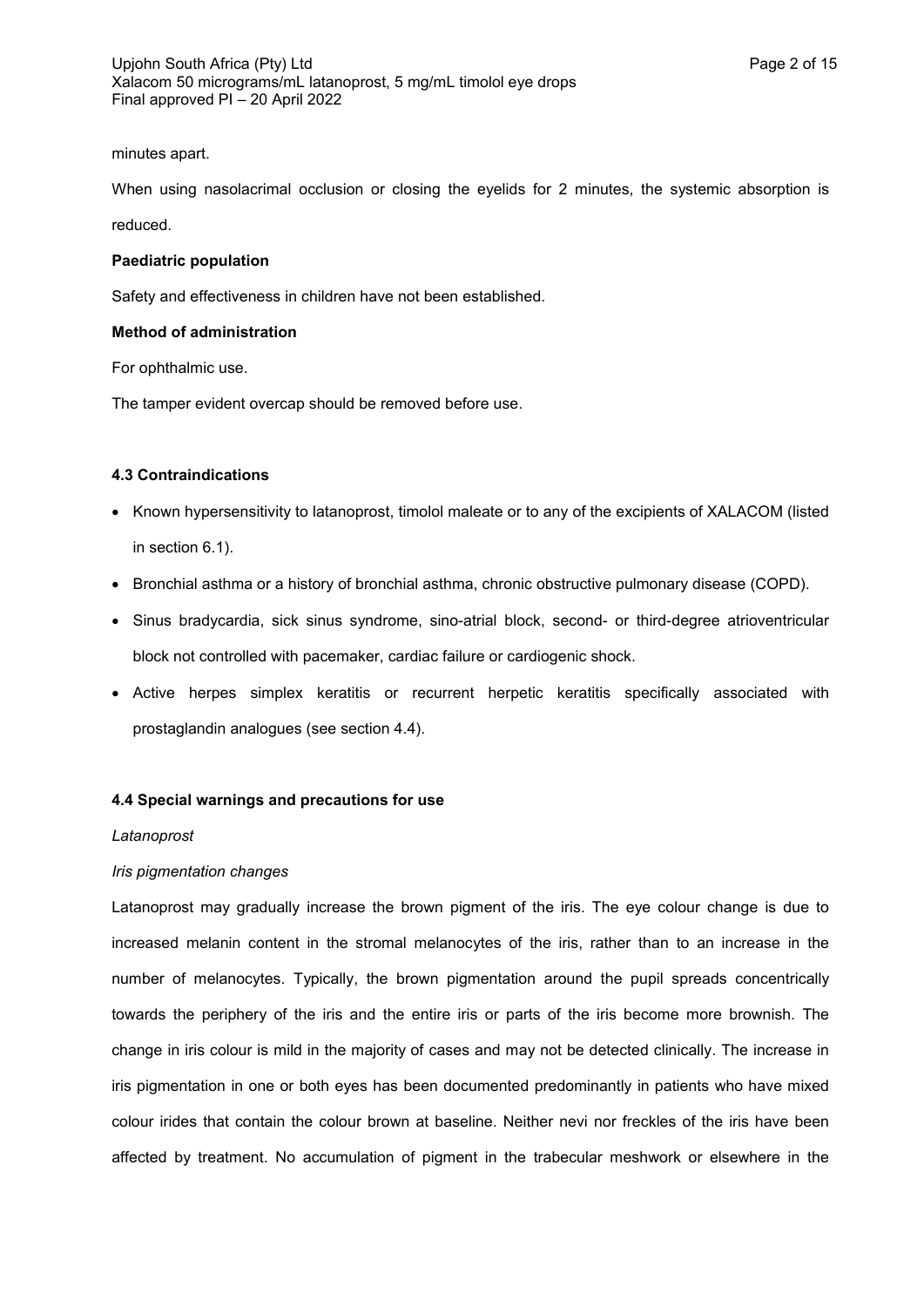anterior chamber has been observed in clinical trials.

In a clinical trial designed to assess iris pigmentation over five years, there was no evidence of adverse consequences due to increased pigmentation even when administration of latanoprost continued. These results are consistent with post-marketing clinical experience since 1996. In addition, IOP reduction was similar in patients regardless of the development of increased iris pigmentation. Therefore, treatment with latanoprost can be continued in patients who develop increased iris pigmentation. These patients should be examined regularly and, depending on the clinical situation, treatment may be stopped.

Onset of increased iris pigmentation typically occurs within the first year of treatment, rarely during the second or third year, and has not been seen after the fourth year of treatment. The rate of progression of iris pigmentation decreases with time and is stable by five years. The effects of increased pigmentation beyond five years have not been evaluated. During clinical trials, the increase in brown iris pigment has not been shown to progress further upon discontinuation of treatment, but the resultant colour change may be permanent.

### *Eyelid and eyelash changes*

Eyelid skin darkening, which may be reversible, has been reported in association with the use of latanoprost.

Latanoprost may gradually change eyelashes and vellus hair in the treated eye; these changes include increased length, thickness, pigmentation, and number of lashes or hairs, and misdirected growth of eyelashes. Eyelash changes are reversible upon discontinuation of treatment.

The potential for heterochromia exists for patients receiving unilateral treatment.

#### *Macular oedema*

Macular oedema, including cystoid macular oedema, has been reported during treatment with latanoprost. These reports have mainly occurred in aphakic patients, in pseudophakic patients with torn posterior lens capsule, or in patients with known risk factors for macular oedema. Caution is recommended when using XALACOM in these patients.

### *Glaucoma*

There is no documented experience with latanoprost-timolol in inflammatory, neovascular, chronic angle closure or congenital glaucoma, in open-angle glaucoma of pseudophakic patients and in pigmentary glaucoma. Therefore, it is recommended that XALACOM should be used with caution in these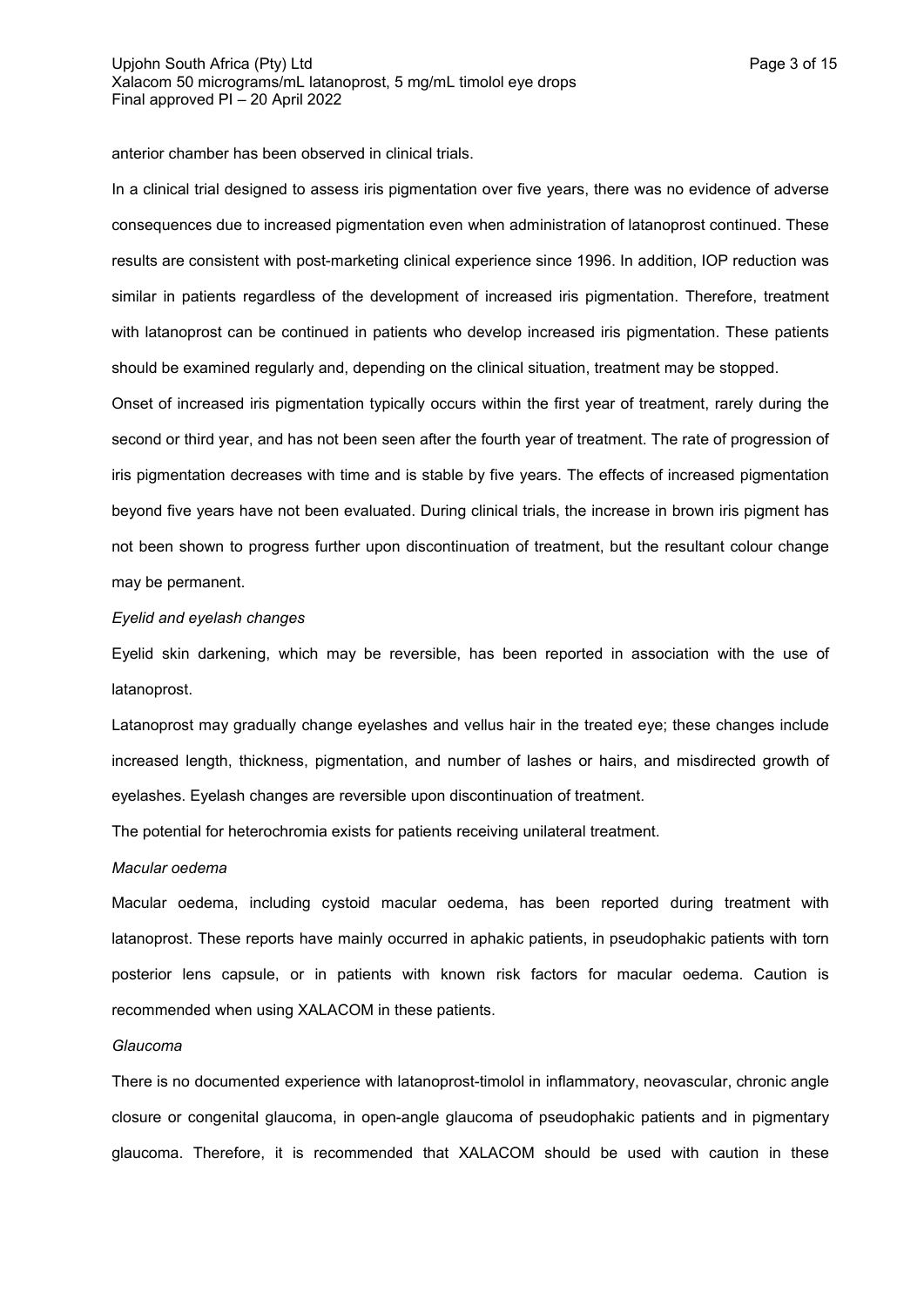conditions until more experience is obtained.

### *Herpetic keratitis*

Latanoprost should be used with caution in patients with a history of herpetic keratitis and is contraindicated in cases of active herpes simplex keratitis and in patients with a history of recurrent herpetic keratitis specifically associated with prostaglandin analogues (see section 4.3).

# *Timolol*

### *Systemic effects*

The same adverse reactions found with systemic administration of beta-adrenergic blocking medicines may occur with their topical administration. Patients with a history of severe cardiac disease should be monitored closely for signs of cardiac failure. The following cardiac and respiratory reactions may occur after topical application of timolol maleate as in XALACOM:

- Aggravation of Prinzmetal's angina.
- Aggravation of peripheral and central circulatory disorders.
- Hypotension.
- Cardiac failure resulting in death.
- Severe respiratory reactions, including fatal bronchospasm in patients with asthma.
- Bradycardia.

# *Cardiac disorders*

Due to its negative effect on conduction time, beta-blockers should only be given with caution to patients with first degree heart block.

# *Vascular disorders*

Patients with severe peripheral circulatory disturbance/disorders (i.e. severe forms of Raynaud's disease or Raynaud's syndrome) should be treated with caution.

The concomitant use of XALACOM with hypoglycaemic medicines, phenothiazines and various antidysrhythmic medicines may have interactions with life-threatening consequences.

A gradual withdrawal of beta-adrenergic blocking medicines prior to major surgery should be considered. Beta-adrenergic blocking medicines impair the ability of the heart to respond to betaadrenergically mediated reflex stimuli, which may augment the risk of general anaesthesia in surgical procedures. Protracted severe hypotension during anaesthesia and difficulty restarting and maintaining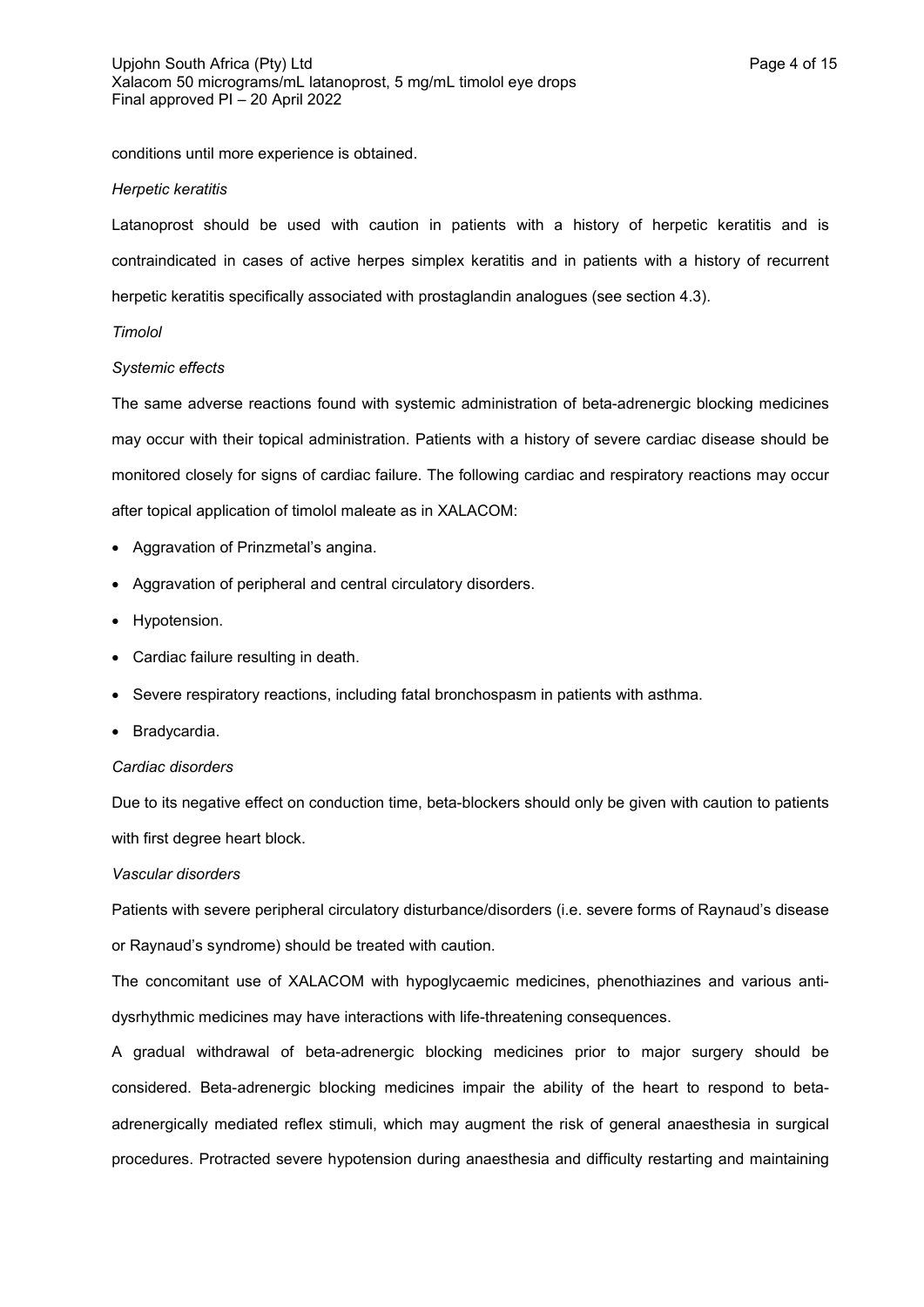the heartbeat have been reported. During surgery, the effects of beta-adrenergic blocking medicines may be reversed by sufficient doses of adrenergic agonists.

#### *Surgical anaesthesia*

Beta-blocking ophthalmological preparations may block systemic beta-agonist effects e.g. of epinephrine (adrenaline). The anaesthesiologist should be informed when the patient is receiving timolol.

### Hypoglycaemia/diabetes

Beta-adrenergic blocking medicines may increase the hypoglycaemic effect of medicines used to treat diabetes and mask the signs and symptoms of hypoglycaemia. They should be used with caution in patients with spontaneous hypoglycaemia or diabetes (especially those with labile diabetes), who are receiving insulin or oral hypoglycaemic medicines.

Therapy with beta-adrenergic blocking medicines may mask certain signs and symptoms of hyperthyroidism. Abrupt withdrawal of therapy may precipitate a worsening of this condition.

#### *Anaphylactic reactions*

When treated with beta-adrenergic blocking medicines, patients with a history of atopy or severe anaphylactic reaction to a variety of allergens may be more reactive to repeated challenge with such allergens. They may be unresponsive to the usual doses of epinephrine (adrenaline) used to treat anaphylactic reactions.

Timolol maleate has been reported to increase muscle weakness in some patients with myasthenia gravis or myasthenic symptoms (e.g. diplopia, ptosis, generalised weakness).

### *Choroidal detachment*

Choroidal detachment after filtration procedures has been reported with the administration of ocular hypotensive medicines.

#### *Corneal diseases*

Ophthalmic beta-blockers may induce dryness of eyes. Patients with corneal diseases should be treated with caution.

# *Benzalkonium chloride*

Benzalkonium chloride has been reported to cause eye irritation, symptoms of dry eyes and may affect the tear film and corneal surface. Should be used with caution in dry eye patients and in patients where the cornea may be compromised.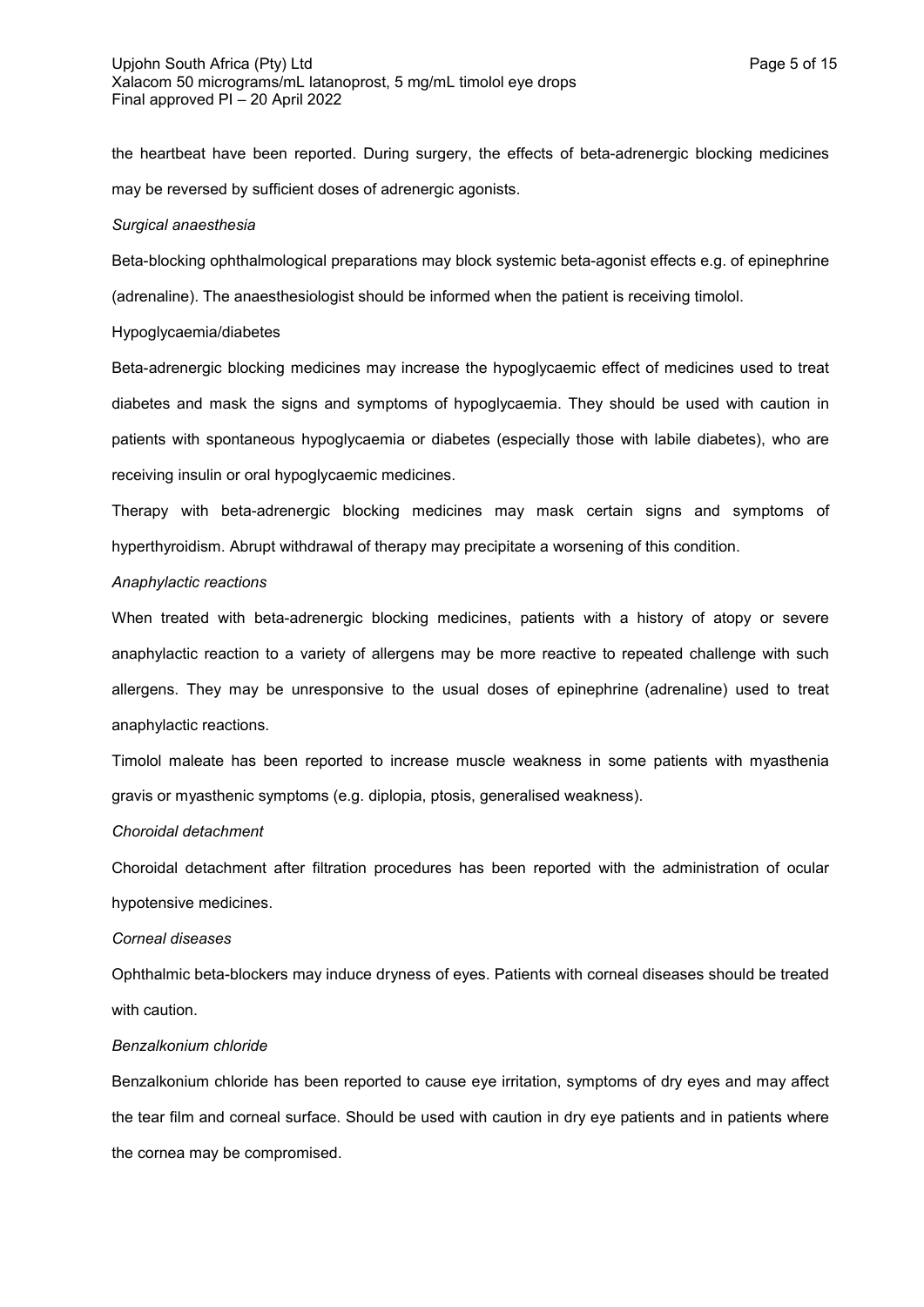Patients should be monitored in case of prolonged use.

As the possibility of adverse effects on the corneal permeability and the danger of disruption of the corneal epithelium with prolonged or repeated usage of benzalkonium chloride-preserved ophthalmological preparations cannot be excluded, regular ophthalmological examination is required. Caution should be exercised in the use of benzalkonium chloride-preserved topical medicine over an extended period in patients with extensive ocular surface disease.

### *Use of contact lenses*

XALACOM contains benzalkonium chloride, which is commonly used as a preservative in ophthalmic products. Benzalkonium chloride has been reported to cause punctate keratopathy and/or toxic ulcerative keratopathy, may cause eye irritation and is known to discolour soft contact lenses. Close monitoring is required with frequent or prolonged use of XALACOM in dry eye patients, or in conditions where the cornea is compromised. Contact lenses may absorb benzalkonium chloride and these should be removed before applying XALACOM but may be reinserted after 15 minutes.

Timolol may interact with other medicines, see section 4.5.

# **4.5 Interaction with other medicines and other forms of interaction**

Specific interaction studies have not been performed with XALACOM.

The effect on intraocular pressure or the known effects of systemic beta-blockade may be potentiated when XALACOM is given to patients already receiving an oral beta-adrenergic blocking medicine, and the use of two or more topical beta-adrenergic blocking medicines is not recommended.

There have been reports of paradoxical elevations in intraocular pressure (IOP) following the concomitant ophthalmic administration of two prostaglandin analogues. Therefore, the use of two or more prostaglandins, prostaglandin analogues, or prostaglandin derivatives is not recommended.

The potential exists for additive effects resulting in hypotension and/or marked bradycardia when eye drops containing timolol are administered with calcium-channel blockers, catecholamine-depleting medicines or beta-blocking medicines, anti-dysrhythmics (including amiodarone and quinidine), digitalis glycosides, parasympathomimetics, narcotics and monoamine oxidase (MAO) inhibitors.

Potentiated systemic beta blockade (e.g. decreased heart rate, depression) has been reported during combined treatment with CYP2D6 inhibitors (e.g. quinidine, fluoxetine, paroxetine) and timolol.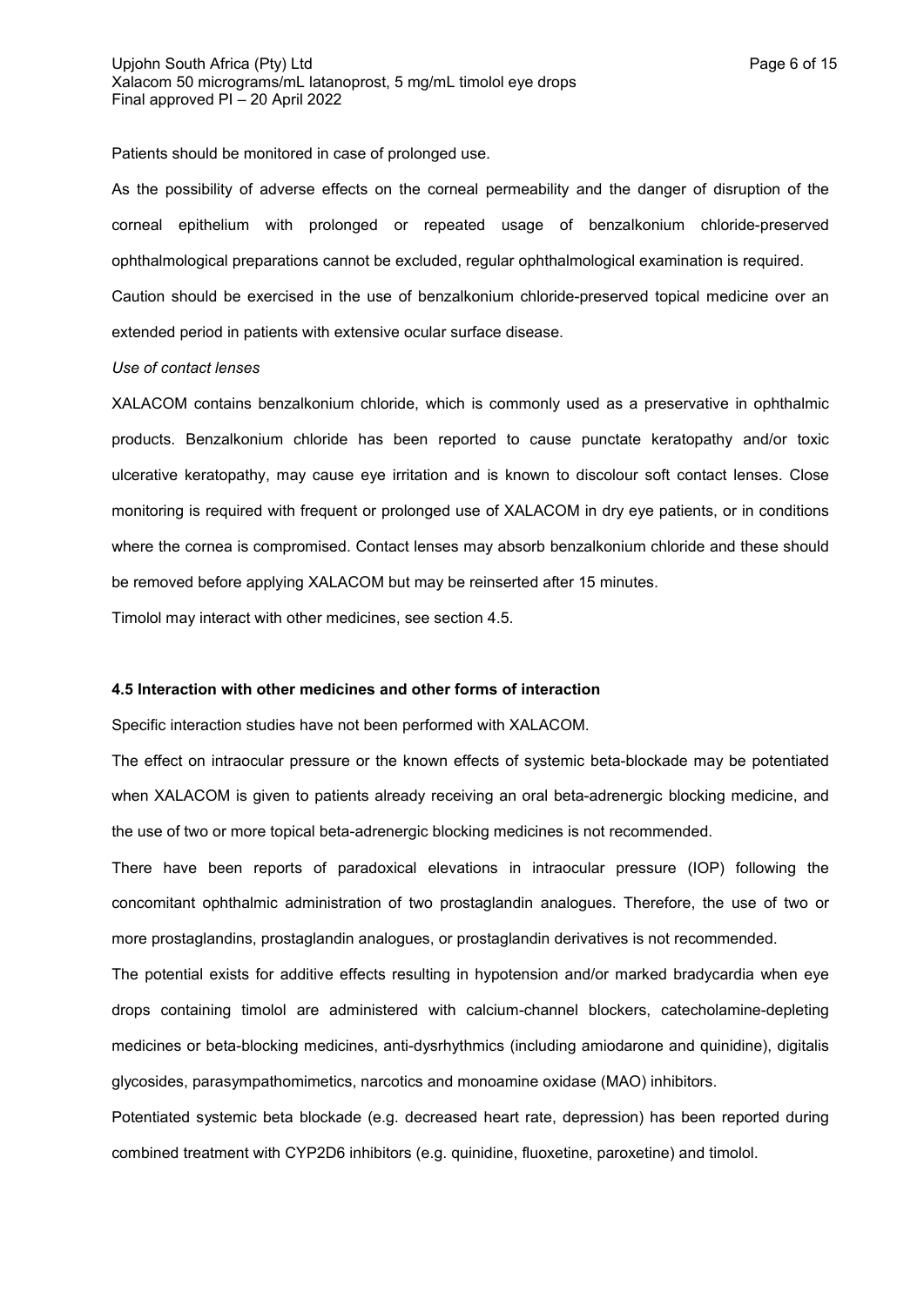Although XALACOM alone has little or no effect on pupil size, mydriasis has occasionally been reported when timolol is given with epinephrine (adrenaline).

Beta-blockers may increase the hypoglycaemic effect of anti-diabetic medicines (see section 4.4).

The concomitant use of XALACOM with hypoglycaemic medicines, phenothiazines and various antidysrhythmic medicines may have interactions with life-threatening consequences.

# **4.6 Fertility, pregnancy and lactation**

# **Pregnancy**

The safety in pregnancy has not been established.

# **Breastfeeding**

XALACOM should not be used in women who are breastfeeding their infants. Breastfeeding should be stopped as timolol is excreted into breast milk and latanoprost and its metabolites may pass into breast milk.

# **4.7 Effects on ability to drive and use machines**

Instillation of eye drops may cause transient blurring of vision. Until this has resolved, patients should not drive or use machines.

# **4.8 Undesirable effects**

# *Summary of the safety profile*

The adverse events of XALACOM are similar to those reported for latanoprost and timolol.

For latanoprost, the majority of adverse reactions relate to the ocular system. In data from the extension phase of the XALACOM pivotal trials, 16 – 20 % of developed increased iris pigmentation, which may be permanent.

The most frequent findings of increased iris pigmentation were in patients with green-brown, yellowbrown and blue/grey/brown irides. In patients with homogenously blue, grey, green or brown eyes, the change was only rarely seen.

Darkening, thickening and lengthening of the eye lashes has been reported.

The most frequently reported undesirable effects in clinical trials were irritation of the eye, including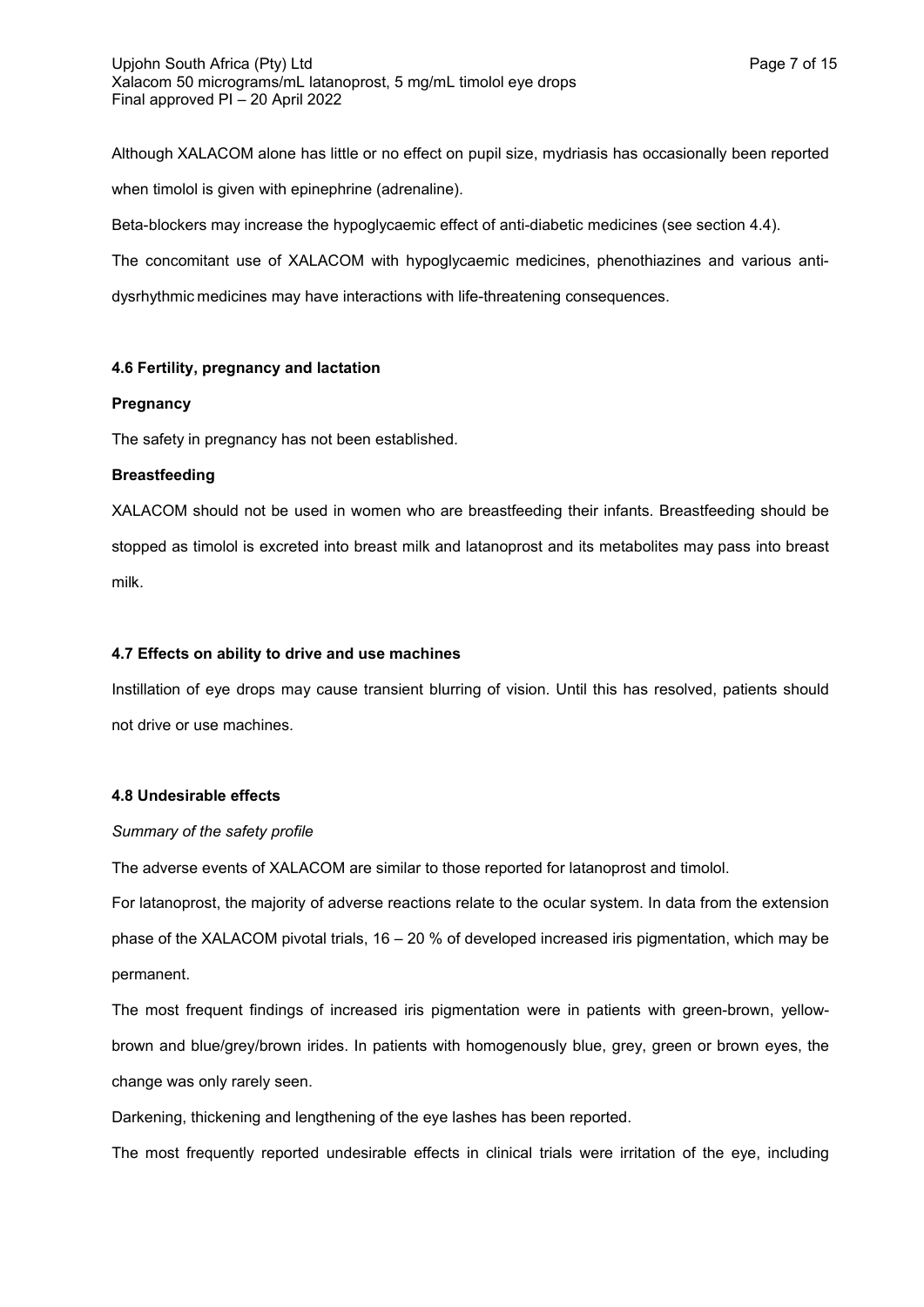stinging, burning and itching, eye hyperaemia, corneal disorders, conjunctivitis, blepharitis, eye pain, headache and skin rash.

# *Tabulated summary of adverse reactions*

The tables below contain side effects categorised as follows utilising the incidence rates: Very common  $(\geq 1/10)$ ; common ( $\geq 1/100$  to < 1/10); uncommon ( $\geq 1/1$  000 to < 1/100); rare ( $\geq 1/10$  000 to < 1/1 000); very rare  $( $1/10000$ ).$ 

| <b>MedDRA System organ class</b> | <b>Frequency</b> | <b>Undesirable effects</b>                      |  |  |
|----------------------------------|------------------|-------------------------------------------------|--|--|
| Infections and infestations      | Common           | Infection, sinusitis, upper respiratory tract   |  |  |
|                                  |                  | infection                                       |  |  |
| Metabolism and nutrition         | Common           | Diabetes mellitus, hypercholesterolaemia        |  |  |
| disorders                        |                  |                                                 |  |  |
| Psychiatric disorders            | Common           | Depression                                      |  |  |
| Nervous system disorders         | Common           | Headache                                        |  |  |
| Eye disorders                    | Very common      | Eye irritation, increased iris pigmentation     |  |  |
|                                  | Common           | Abnormal vision, blepharitis, cataract,         |  |  |
|                                  |                  | conjunctival disorder, conjunctivitis, corneal  |  |  |
|                                  |                  | disorder, errors of refraction, eye hyperaemia, |  |  |
|                                  |                  | eye pain, keratitis, photophobia, visual field  |  |  |
|                                  |                  | defect                                          |  |  |
| Vascular disorders               | Common           | Hypertension                                    |  |  |
| Skin and subcutaneous tissue     | Common           | Hypertrichosis, rash, skin disorder             |  |  |
| disorders                        |                  |                                                 |  |  |
| Musculoskeletal and connective   | Common           | <b>Arthritis</b>                                |  |  |
| tissue disorders                 |                  |                                                 |  |  |

*Latanoprost-timolol (clinical trials)*

٦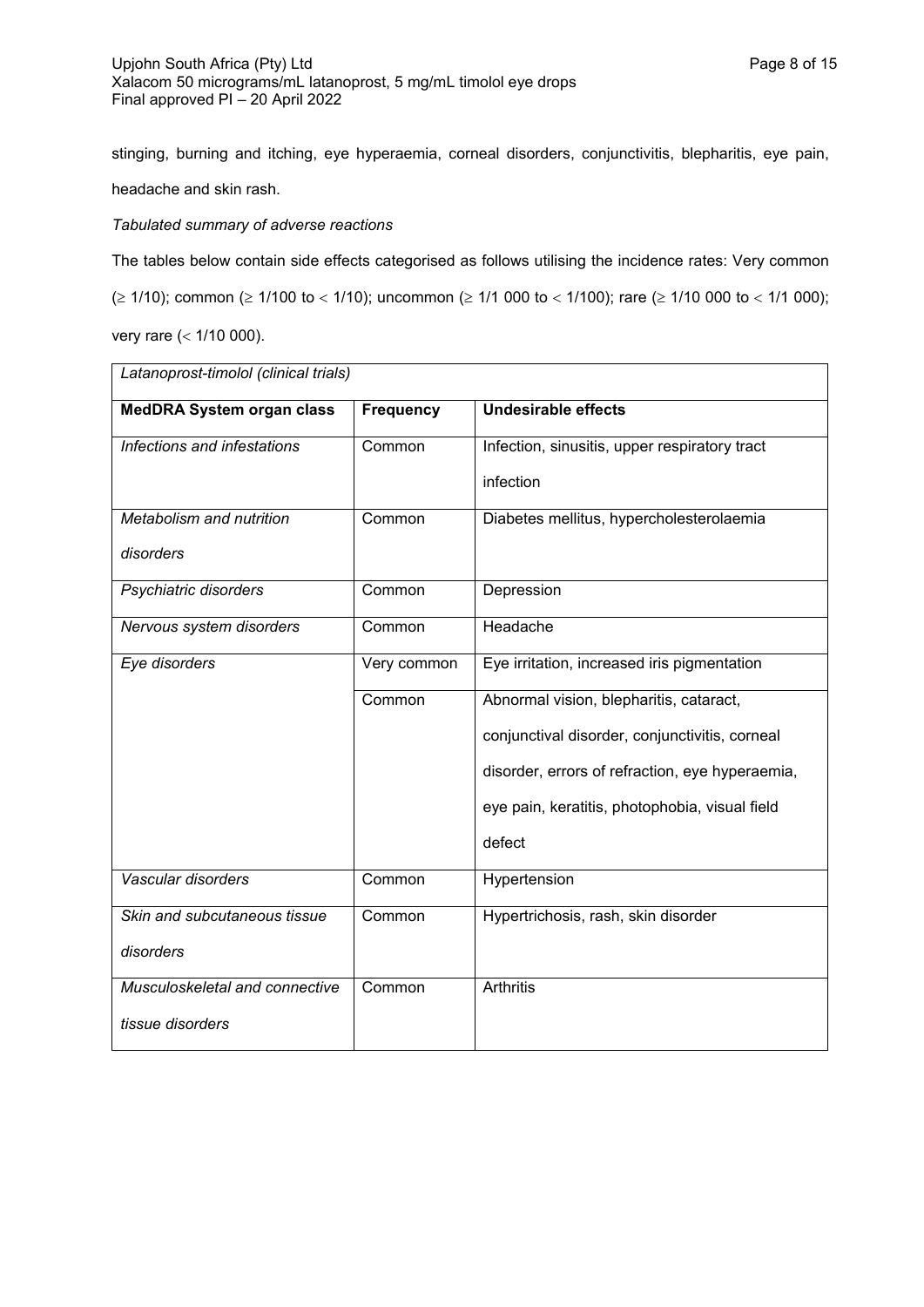| Latanoprost (clinical trials)           |                                                                    |                                                                    |  |
|-----------------------------------------|--------------------------------------------------------------------|--------------------------------------------------------------------|--|
| <b>MedDRA System organ class</b>        | <b>Frequency</b>                                                   | <b>Undesirable effects</b>                                         |  |
| Eye disorders                           | Very common                                                        | Eye irritation (burning, grittiness, itching, stinging             |  |
|                                         |                                                                    | and foreign body sensation)                                        |  |
|                                         | Common                                                             | Eyelid oedema, transient punctate epithelial                       |  |
|                                         |                                                                    | erosions                                                           |  |
| Skin and subcutaneous tissue            | Common                                                             | Skin rash                                                          |  |
| disorders                               |                                                                    |                                                                    |  |
| Latanoprost post-marketing surveillance |                                                                    |                                                                    |  |
| <b>MedDRA System organ class</b>        | <b>Undesirable effects</b>                                         |                                                                    |  |
| Infections and infestations             | <b>Herpetic keratitis</b>                                          |                                                                    |  |
| Nervous system disorders                | <b>Dizziness</b>                                                   |                                                                    |  |
| Eye disorders                           | Eyelash and vellus hair changes (increased length, thickness,      |                                                                    |  |
|                                         |                                                                    | pigmentation, and number), blurred vision, iritis/uveitis, macular |  |
|                                         |                                                                    | oedema including cystoid macular oedema, corneal oedema and        |  |
|                                         |                                                                    | erosions, misdirected eyelashes sometimes resulting in eye         |  |
|                                         |                                                                    | irritation, photophobia, periorbital and lid changes resulting in  |  |
|                                         | deepening of the eyelid sulcus                                     |                                                                    |  |
| Respiratory, thoracic and               |                                                                    | Asthma, dyspnoea, asthma aggravation, acute asthma attacks         |  |
| mediastinal disorders                   |                                                                    |                                                                    |  |
| Skin and subcutaneous tissue            | Localised skin reaction on eyelids, darkening of palpebral skin of |                                                                    |  |
| disorders                               | the eyelids                                                        |                                                                    |  |
| Musculoskeletal and connective          | Muscle/joint pain                                                  |                                                                    |  |
| tissue disorders                        |                                                                    |                                                                    |  |
| General disorders and                   | Non-specific chest pain                                            |                                                                    |  |
| administration site conditions          |                                                                    |                                                                    |  |
| Timolol maleate (ocular administration) |                                                                    |                                                                    |  |
| <b>MedDRA System organ class</b>        | <b>Undesirable effects</b>                                         |                                                                    |  |
| Immune system disorders                 |                                                                    | Signs and symptoms of systemic allergic reactions including        |  |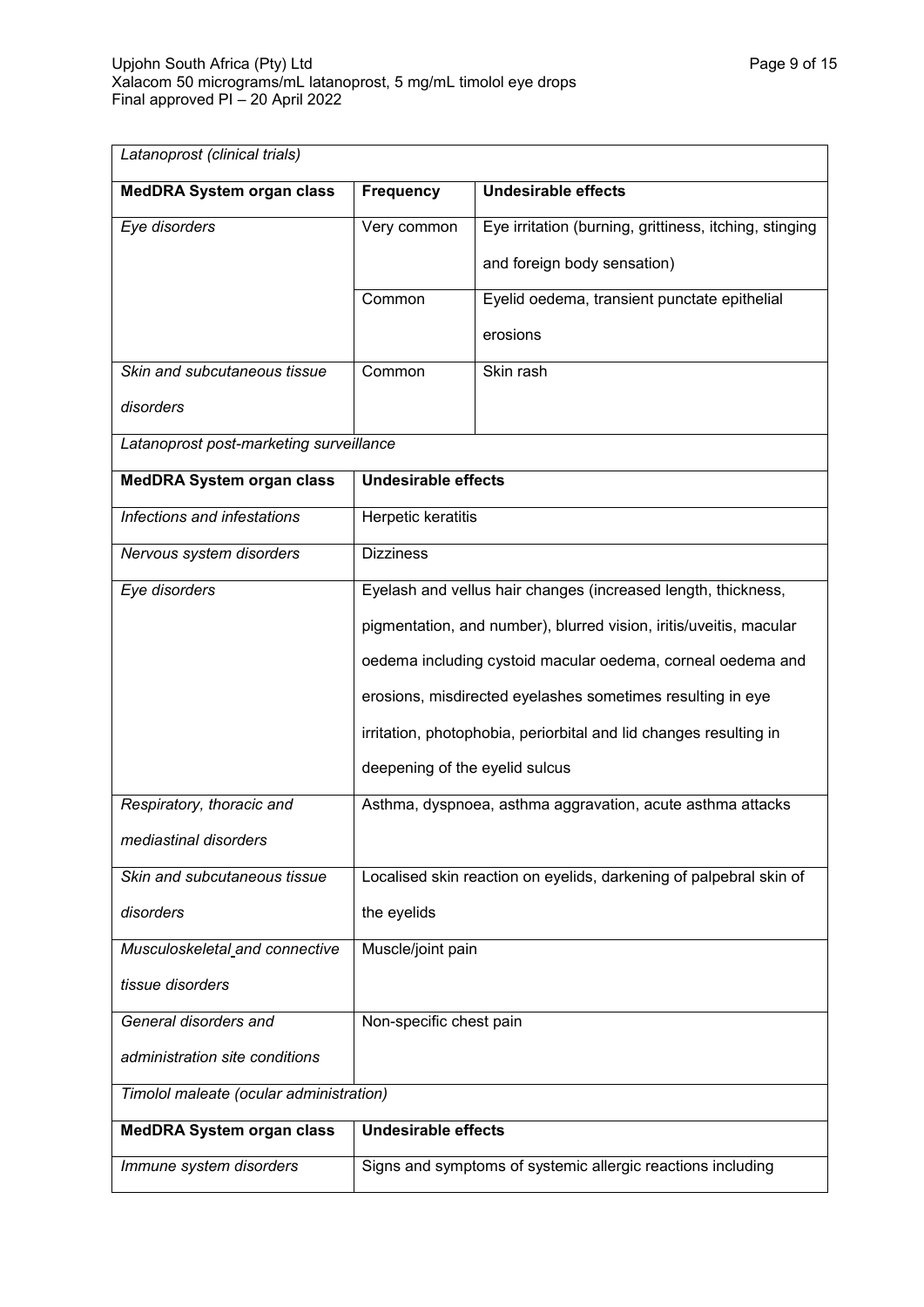|                              | anaphylaxis, angioedema, urticaria, pruritus, localised and             |  |
|------------------------------|-------------------------------------------------------------------------|--|
|                              | generalised rash                                                        |  |
| Metabolism and nutrition     | Anorexia, masked symptoms of hypoglycaemia in diabetic                  |  |
| disorders                    | patients                                                                |  |
| Psychiatric disorders        | Behavioural changes and psychic disturbances including                  |  |
|                              | confusion, hallucinations, anxiety, disorientation, nervousness,        |  |
|                              | and memory loss, decreased libido, insomnia, depression,                |  |
|                              | nightmares                                                              |  |
| Nervous system disorders     | Dizziness, paraesthesia, somnolence, headache, cerebral                 |  |
|                              | ischaemia, cerebral vascular accident, increase in signs and            |  |
|                              | symptoms of myasthenia gravis, syncope                                  |  |
| Eye disorders                | Visual disturbance including refractive changes and diplopia,           |  |
|                              | ptosis, cystoid macular oedema, decreased corneal sensitivity,          |  |
|                              | signs and symptoms of ocular irritation (e.g. burning, stinging,        |  |
|                              | itching, tearing, redness), blepharitis, keratitis, blurred vision, dry |  |
|                              | eyes, corneal erosion, choroidal detachment following filtration        |  |
|                              | surgery                                                                 |  |
| Ear and labyrinth disorders  | <b>Tinnitus</b>                                                         |  |
| Cardiac disorders            | Dysrhythmia, bradycardia, atrioventricular block, congestive heart      |  |
|                              | failure, palpitation, cardiac arrest, cardiac failure, heart block,     |  |
|                              | worsening of angina pectoris                                            |  |
| Vascular disorders           | Claudication, hypotension, cold hands and feet, Raynaud's               |  |
|                              | phenomenon                                                              |  |
| Respiratory, thoracic and    | Dyspnoea, cough, bronchospasm (predominately in patients with           |  |
| mediastinal disorders        | pre-existing bronchospastic disease), nasal congestion,                 |  |
|                              | pulmonary oedema, respiratory failure                                   |  |
| Gastrointestinal disorders   | Diarrhoea, dry mouth, dysgeusia, dyspepsia, nausea, vomiting,           |  |
|                              | abdominal pain, retroperitoneal fibrosis                                |  |
| Skin and subcutaneous tissue | Alopecia, pseudopemphigoid, skin rash, psoriasiform rash or             |  |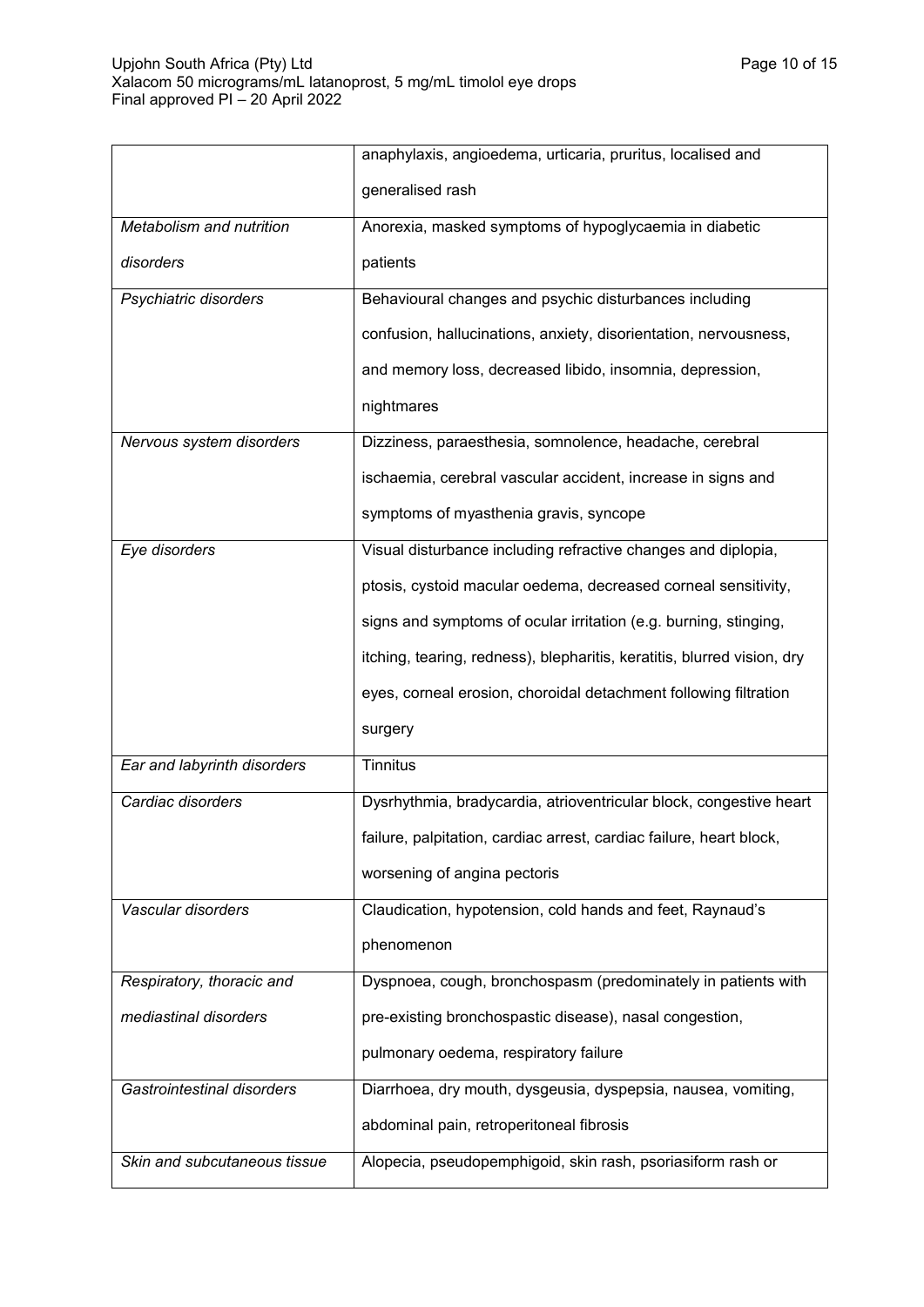| disorders                      | exacerbation of psoriasis                                   |
|--------------------------------|-------------------------------------------------------------|
| Musculoskeletal and connective | Systemic lupus erythematosus, myalgia                       |
| tissue disorders               |                                                             |
| Reproductive system and breast | Decreased libido, impotence, sexual dysfunction, Peyronie's |
| disorders                      | disease                                                     |
| General disorders and          | Asthenia/fatigue, chest pain, oedema                        |
| administration site conditions |                                                             |

# *Reporting of suspected adverse reactions*

Reporting suspected adverse reactions after authorisation of the medicine is important. It allows continued monitoring of the benefit/risk balance of the medicine. Health care providers are asked to report any suspected adverse reactions to SAHPRA via the **"6.04 Adverse Drug Reactions Reporting Form"**, found online under SAHPRA's publications: [https://www.sahpra.org.za/Publications/Index/8.](https://www.sahpra.org.za/Publications/Index/8)

# **4.9 Overdose**

Apart from ocular irritation and conjunctival hyperaemia, no other ocular or systemic side effects are known if latanoprost is overdosed. Symptoms of systemic timolol overdosage are bradycardia, hypotension, bronchospasm and cardiac arrest. If such symptoms occur, the treatment should be symptomatic and supportive.

If latanoprost is accidentally ingested, the following may be useful: One 2,5 mL bottle contains 125 micrograms latanoprost. More than 90 % is metabolised during the first pass through the liver. Intravenous infusion of 3 micrograms/kg in healthy volunteers induced no symptoms, but a dose of 5,5 – 10 micrograms/kg caused nausea, abdominal pain, dizziness, fatigue, hot flushes and sweating. In patients with moderate bronchial asthma, bronchoconstriction was not induced by latanoprost such as included in XALACOM when applied topically on the eyes in a dose of seven times the clinical dose of latanoprost. Studies have shown that timolol does not dialyse readily.

There have been reports of inadvertent overdosage with XALACOM resulting in systemic effects similar to those seen with systemic beta-adrenergic blocking medicines such as dizziness, headache, shortness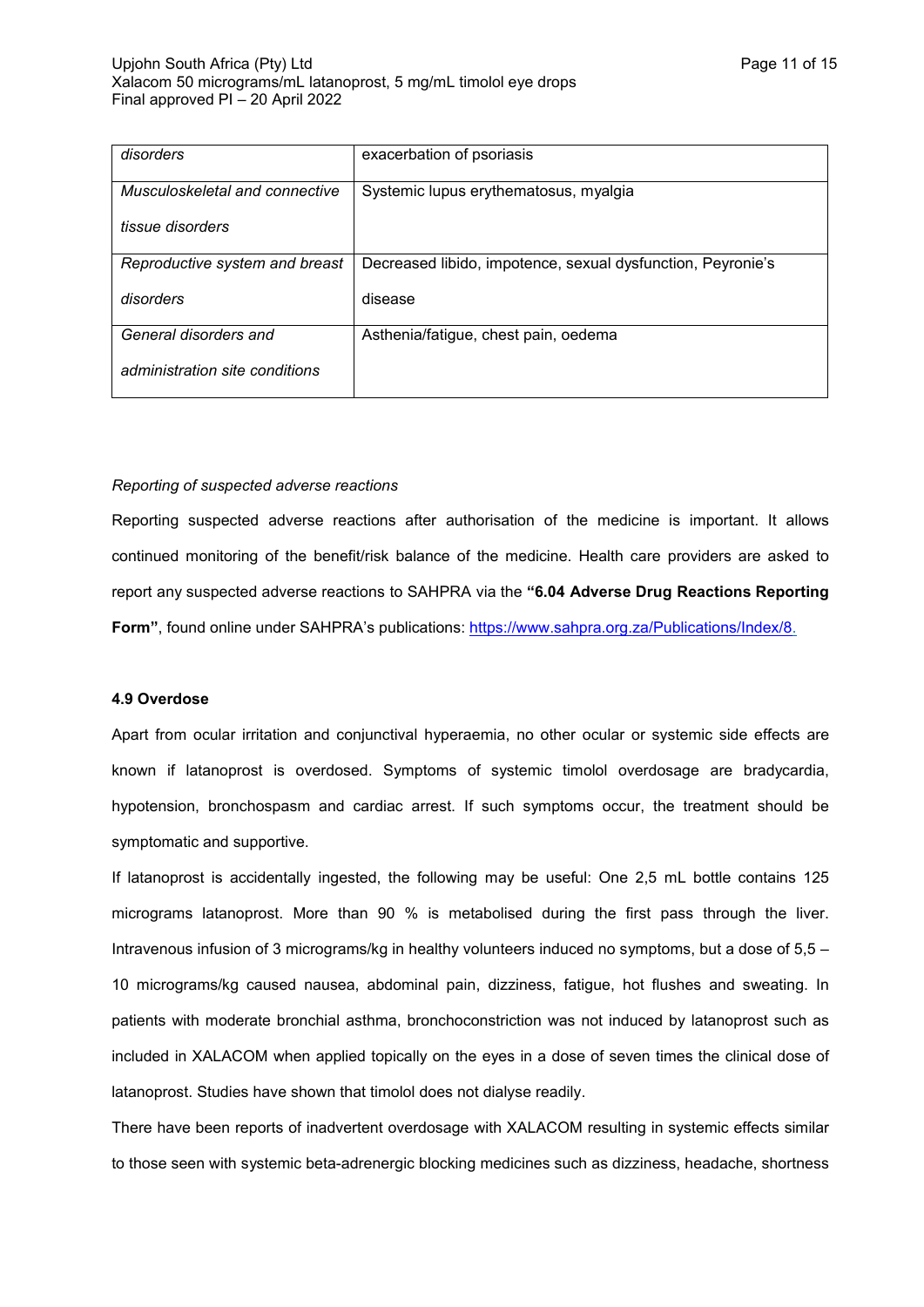of breath, bradycardia, bronchospasm, and cardiac arrest.

# **5. PHARMACOLOGICAL PROPERTIES**

# **5.1 Pharmacodynamic properties**

Pharmacotherapeutic group:

Ophthalmologicals – Beta blocking agents – timolol, combinations

ATC code: S01ED51

Category and class: A 15.4 Ophthalmic preparations: Others

XALACOM consists of two components: latanoprost and timolol maleate. These two components decrease elevated intraocular pressure (IOP) by different mechanisms of action.

Latanoprost, a prostaglandin  $F_{2\alpha}$  analogue, is a prostanoid selective prostaglandin  $F_2$  (FP) receptor agonist that reduces the IOP by increasing the outflow of aqueous humour.

The main mechanism of action is increased uveoscleral outflow. Additionally, some increase in outflow activity (decrease in trabecular outflow resistance) has been reported.

Latanoprost has no significant effect on the production of aqueous humour, the blood-aqueous barrier or the intraocular blood circulation. Latanoprost has not induced fluorescein leakage in the posterior segment of pseudophakic human eyes during short-term treatment.

Timolol is a beta-1 and beta-2 (non-selective) adrenergic receptor blocking medicine. Timolol lowers IOP by decreasing aqueous humour formation in the ciliary epithelium. The precise mechanism of action has not been clearly established.

Onset of action of XALACOM is within one hour, and maximal effect occurs within six to eight hours. IOP reducing effect has been shown to be present up to 24 hours post dosage after multiple treatments.

### **5.2 Pharmacokinetic properties**

#### *Latanoprost*

Latanoprost is an isopropyl ester prodrug that is inactive, but after hydrolysis by esterases in the cornea to the acid of latanoprost, becomes biologically active. The prodrug is well absorbed through the cornea and all medicine that enters the aqueous humour is hydrolysed during the passage through the cornea. The maximum concentration in the aqueous humour, approximately 30 ng/mL, is reached about 2 hours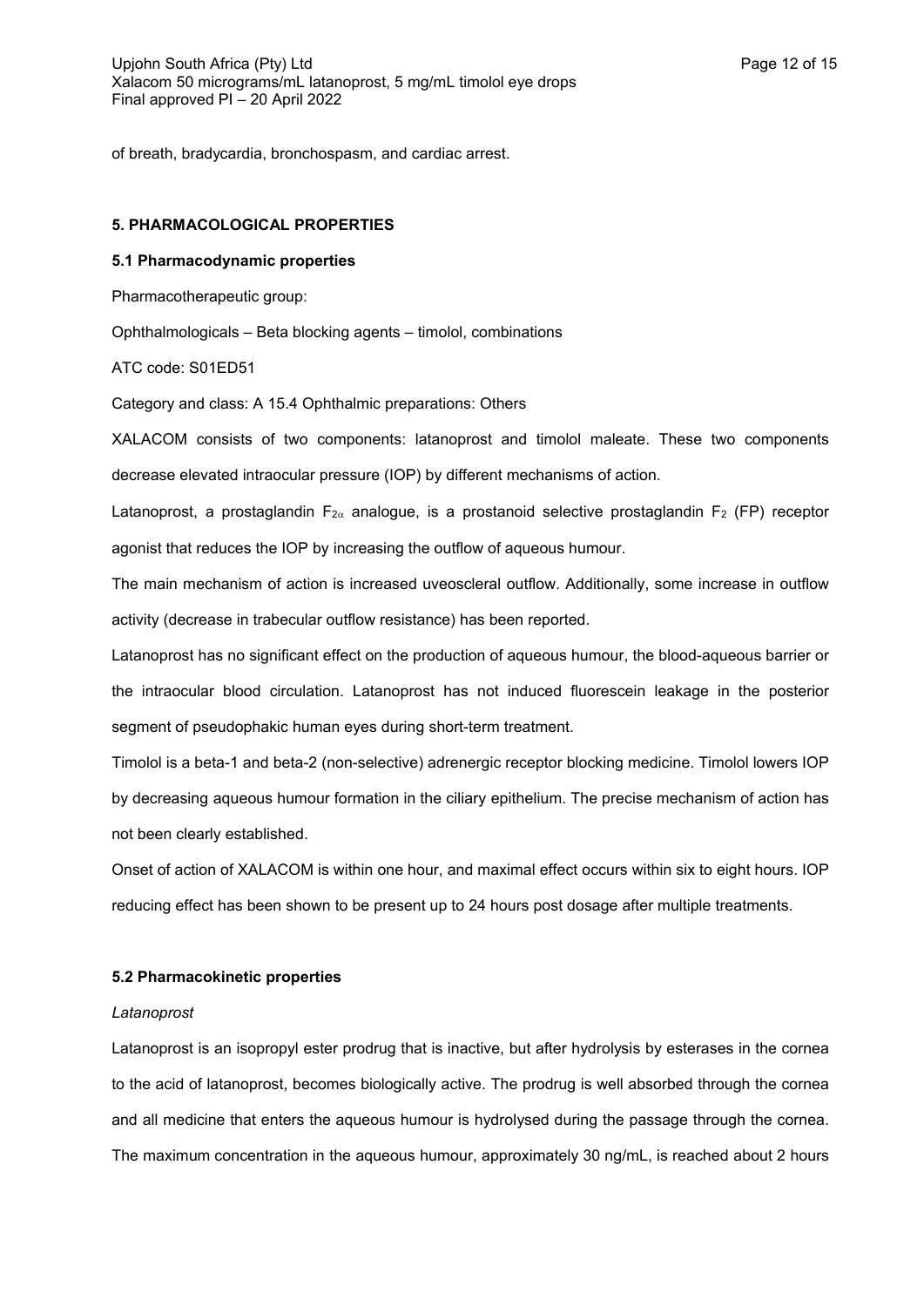after topical administration of latanoprost alone.

The acid of latanoprost has a plasma clearance of 0,4 L/h/kg and a small volume of distribution, 0,16 L/kg, resulting in a rapid half-life in plasma of 17 minutes.

There is practically no metabolism of the acid of latanoprost in the eye. The main metabolism occurs in the liver. The main metabolites, the 1,2-dinor and 1,2,3,4-tetranor metabolites, exert no or only weak biological activity and are excreted primarily in the urine.

# *Timolol*

The maximum concentration of timolol in the aqueous humour is reached about one hour after topical administration of eye drops. Part of the dose is absorbed systemically, and a maximum plasma concentration of 1 ng/mL is reached 10 – 20 minutes after topical administration of one eye drop to each eye once daily (300 micrograms/day). The half-life of timolol in plasma is about 4 hours. Timolol is extensively metabolised in the liver. The metabolites are excreted in the urine together with some unchanged timolol.

### *XALACOM*

No pharmacokinetic interactions between latanoprost and timolol were observed, although there is a tendency for increased concentrations of the acid of latanoprost in aqueous humour 1 to 4 hours after administration of XALACOM compared to monotherapy.

# **6. PHARMACEUTICAL PARTICULARS**

### **6.1 List of excipients**

Benzalkonium chloride Disodium phosphate anhydrous Sodium chloride Sodium dihydrogen phosphate monohydrate Water for injections Hydrochloric acid (for pH adjustment) Sodium hydroxide (for pH adjustment)

# **6.2 Incompatibilities**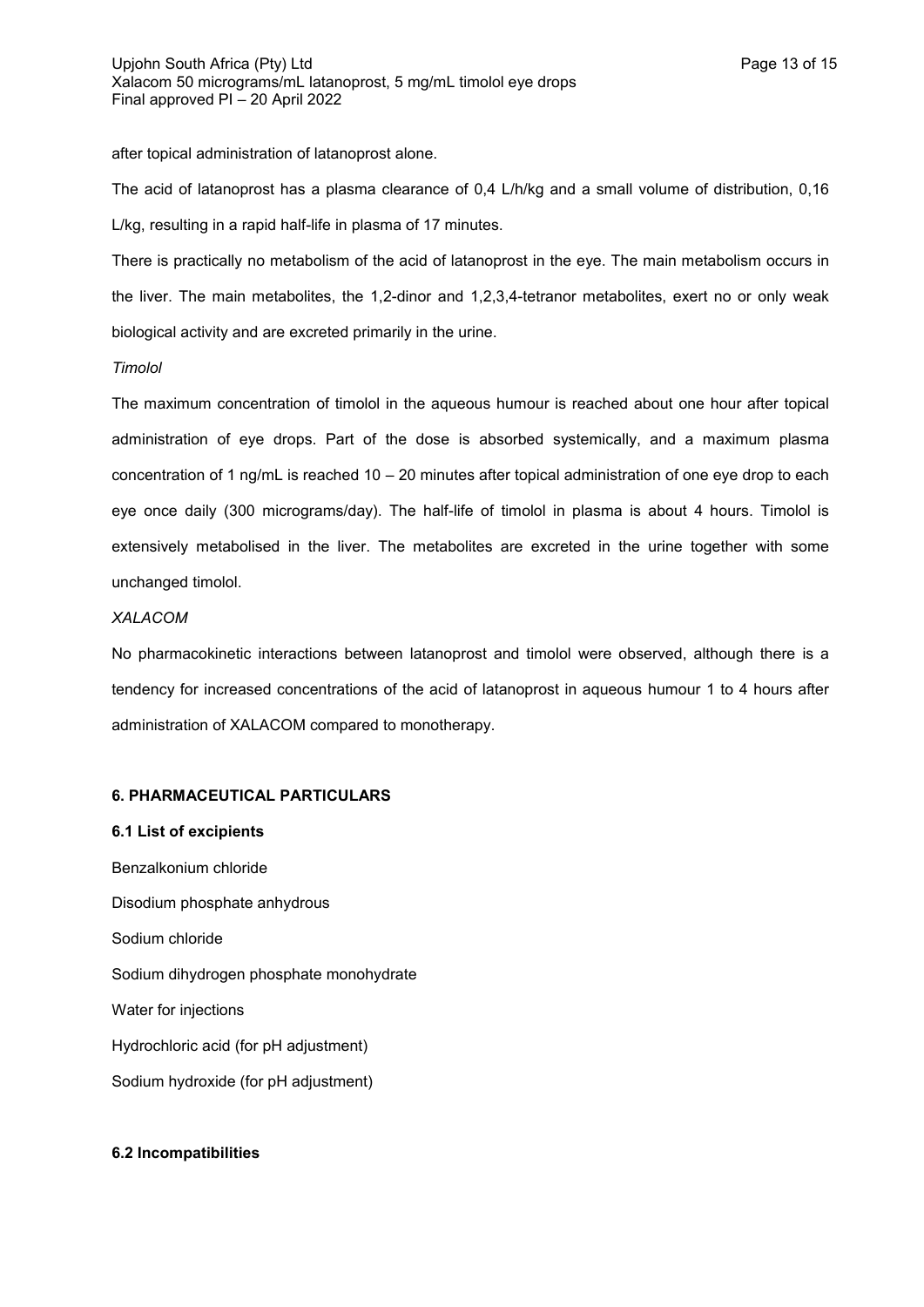Not applicable.

# **6.3 Shelf life**

24 months

# **6.4 Special precautions for storage**

- Store in a refrigerator between  $2^{\circ}C 8^{\circ}C$  in the original carton.
- Once the bottle is opened the contents must be used within 30 days and may be stored at room temperature at or below 25 °C.
- After opening, the bottle must be stored in the carton to protect it from light.

# **6.5 Nature and contents container**

The drops are available in a 5 mL multidose, clear, colourless, low-density polyethylene bottle, with a clear, linear, low- or medium-density polyethylene dropper tip (applicator), protected with a yellow inner high-density polyethylene screw cap, and a clear, colourless tamper-evident overcap of low-density polyethylene.

Each bottle contains 2,5 mL eye drop solution.

# **6.6 Special precautions for disposal**

No special requirements.

# **7. HOLDER OF CERTIFICATE OF REGISTRATION**

Upjohn South Africa (Pty) Ltd 85 Bute Lane Sandton 2196 South Africa Tel.: +27(0)11 320 6000 / 0860 734 937 (Toll-free South Africa) Manufacturer: Pfizer Manufacturing Belgium NV, Puurs, Belgium